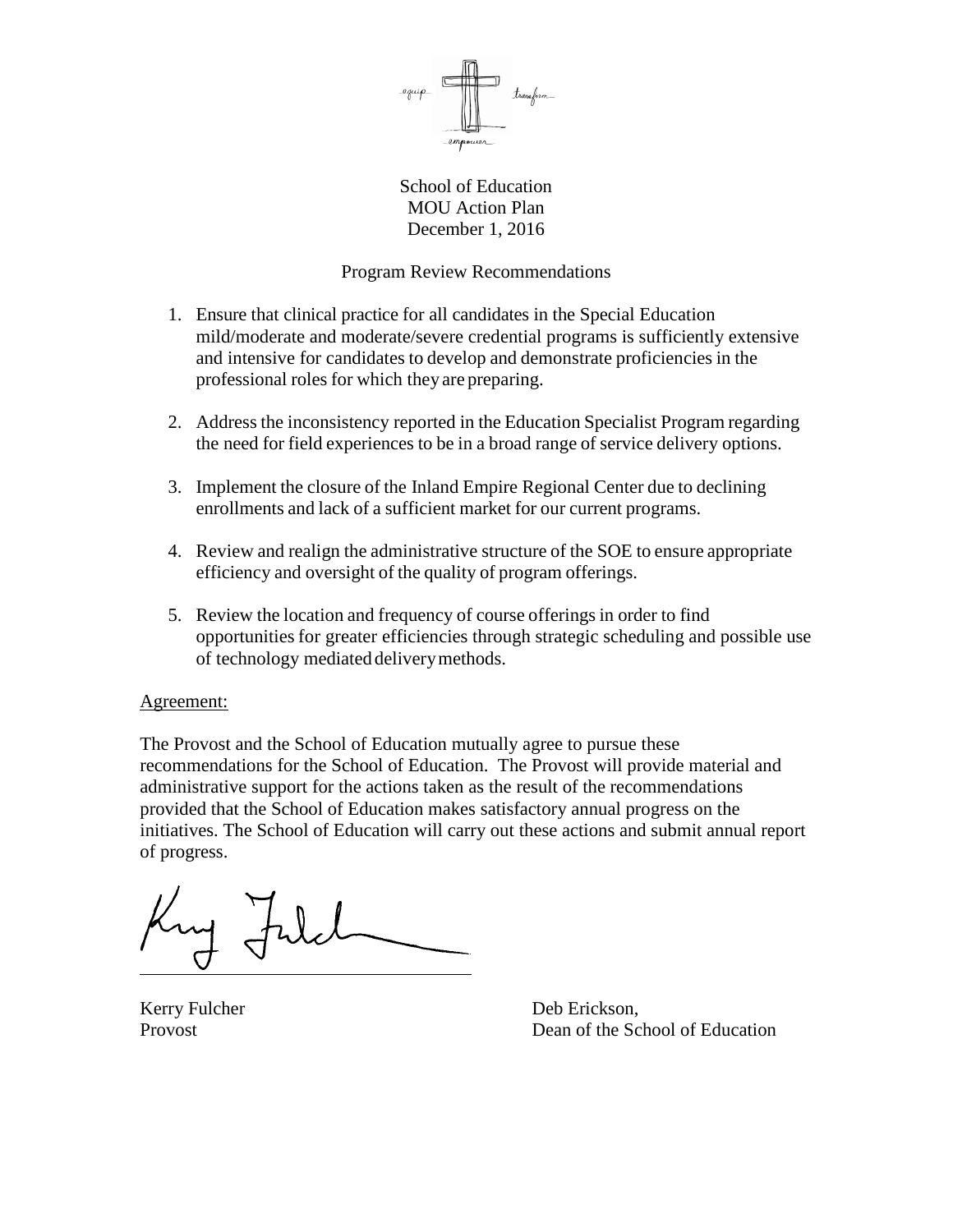

# Recommendations 1 and 2 Action Plan Progress

On February 5 – 8, 2012, a team of faculty from the National Council for Accreditation of Teacher Education (NCATE) and the California Commission on Teacher Credentialing (CTC) Board of Reviewers completed a site visitation. The NCATE report concluded that all standards in the initial and advanced programs were met, with the following area for improvement (AFI) in Standard 3: Field Experiences and Clinical Practice.

*AFI: The unit does not ensure that clinical practice for all candidates in the Special Education mild/moderate and moderate/severe credential programs is sufficiently extensive and intensive for candidates to develop and demonstrate proficiencies in the professional roles for which they are preparing.*

In addition, the report from the CTC indicated that all common standards as well as program standards were met, with the exception of Education Specialist Program Standard 15: Feld Experience in a Broad Range of Service Delivery Options, which was met with concerns.

*Rationale: Various stakeholder groups representing the M/M and M/S credential programs reported inconsistent field and student teaching placements; some candidates have planned experiences and/or interactions with the full range of the service delivery options and the providers of such services, including experiences in general education, while others experience a single grade span (elementary, middle, or high school) and a single service delivery model.*

In order to address these concerns, the SOE has done the following:

- 1) A placement coordinator was hired in Mission Valley to oversee the placement of traditional student teachers and interns (2013)
- 2) The placement criteria and alignment of recommendation of credentials are reviewed on a continual basis (2014, 2015, 2016)
- 3) The fieldwork coordination and clinical practice of all programs in the SOE were reviewed and revised during the 2015-2016 academic year. This review included alignment of fieldwork practice to course content in all programs. A requirement of at least two weeks of fieldwork placement under the supervision of a credentialed teacher in the area of recommendation was put into place in 2015.

## Recommendation 3 Action Plan Progress

• *Closure of the Inland Empire Regional Center* (completed August 31, 2015)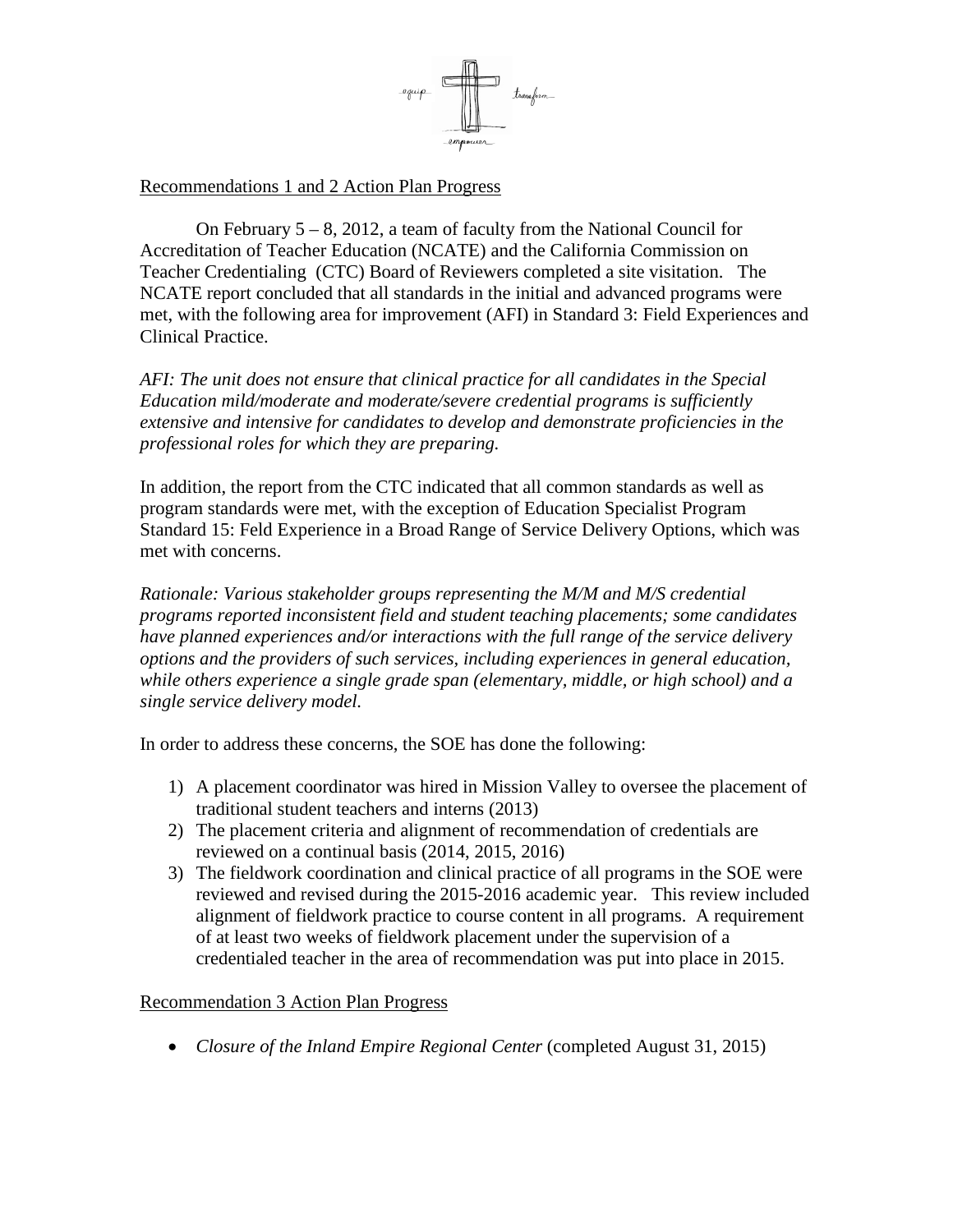

After a review of the financial costs associated with the Inland Empire Regional Center, the Board of Trustees directed the School of Education to close business at the IERC by August 31, 2015. Once the closure was approved, a series of events to successfully close the center by 8.31.15 were put in place. Over five hundred candidates, including some from the previously closed Arcadia Regional Center, were contacted. These candidates were those able to complete their original coursework within a seven-year period. Every candidate who responded in the affirmative was assigned an advisor and was given a planning guide with scheduled coursework that enabled them to complete the degree and/or credential at the IE center by 8.31.15. The regional center director developed a master schedule for all courses needed by students to complete their degree and/or credential. In August of 2015, all candidates who had not yet finished coursework at the IE center were assigned advisors at either the Mission Valley or Bakersfield regional centers.

## Recommendation 4 Action Plan Progress

In the 2013-2014 academic year, the administrative load of faculty was reviewed. All units for advising candidates and school outreach was eliminated. In addition, a schedule of units allowed for each task (center director, associate dean, program direction, program lead) was established along with job descriptions for each position. The job descriptions and unit loads were approved by the SOE faculty and staff and are published in the SOE Policy and Procedures Handbook.

|                          | 2012           | 2012       | 2015           | 2015       |
|--------------------------|----------------|------------|----------------|------------|
|                          | # of personnel | # of units | # of personnel | # of units |
| <b>Associate Deans</b>   |                | 60         | 2              | 24         |
| <b>Center Directors</b>  | 4              | 39         | 3              | 36         |
| Director of              | NA (Associate  | 15         |                | 18         |
| Assessment               | Dean)          |            |                |            |
| <b>Program Directors</b> | 9              | 81         | 5              | 33         |
| Program Leads            | 15             | 32.5       | 5              | 15         |
| Fieldwork                | 2 (faculty)    | 12         | $2*$           | (staff)    |
| Coordinator              |                |            |                |            |
| <b>BTSA</b> Coordinator  | 4              | 9          | $\overline{0}$ | 0          |
| <b>Admin Assistants</b>  | 6              | <b>NA</b>  | 4              | <b>NA</b>  |
| Budget and               |                | <b>NA</b>  | $\overline{0}$ | <b>NA</b>  |
| Operations               |                |            |                |            |
| Outreach                 | 3              | 7.5        | $2*$           | <b>NA</b>  |
| Totals                   | 48**           | 256        | $22**$         | 126        |

The following table outlines the reduction in faculty and staff since 2013.